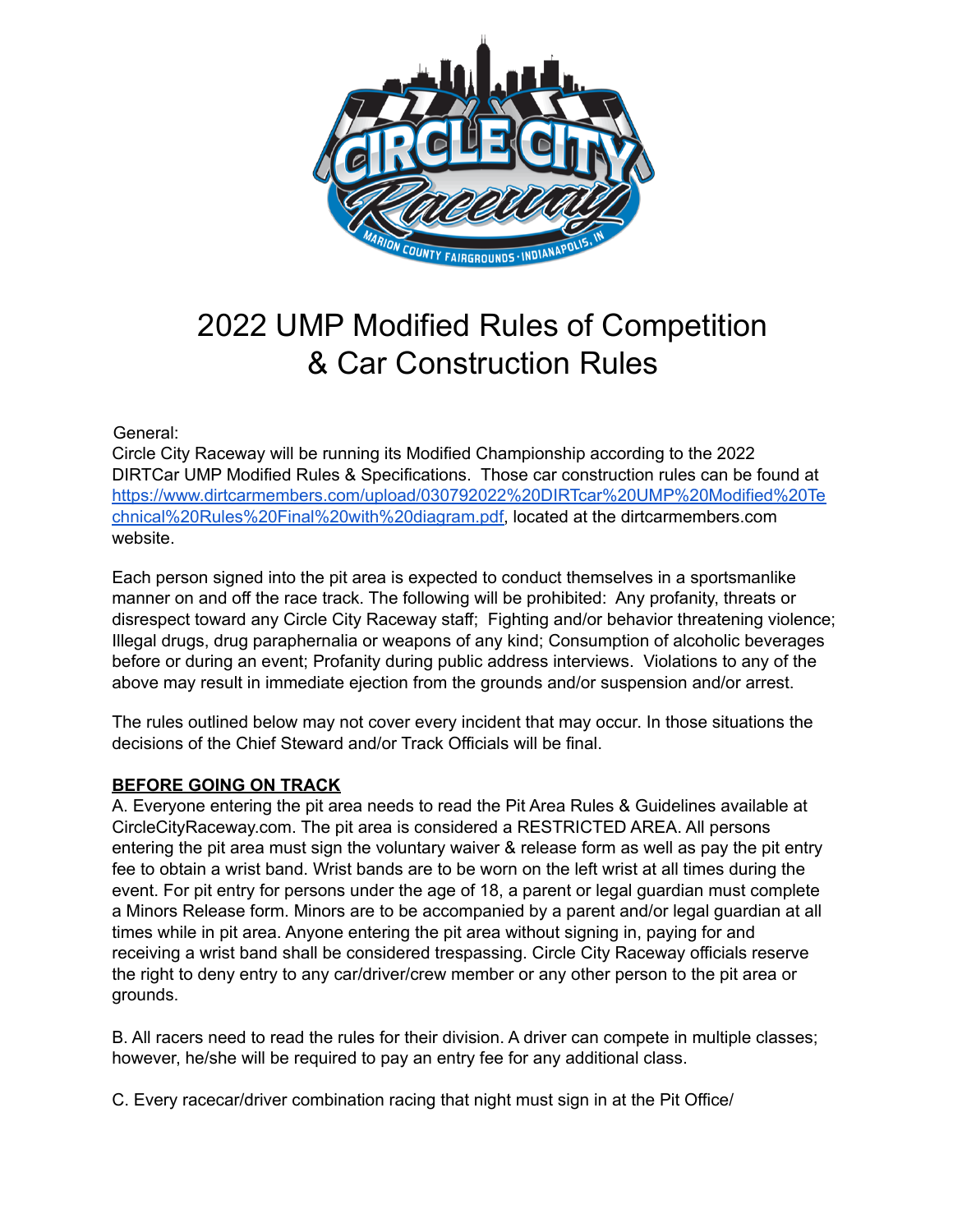Transponder Window and pick up their yellow Westhold transponder, or provide the serial number for a Westhold transponder of their own. A driver's license will be held until the undamaged transponder is returned. Failure to return the transponder in a timely manner after racing ends or it being damaged may result in a fine. You will be assigned a Pill Number that will determine which group you will hot lap/qualify with. A car must be on property and a driver must be registered before the Drivers Meeting begins. Failure to do so may result in you starting at the tail of your heat race.

D. Each race car must have a completed car number registration before going on track. A car number belongs to that person for the season. Purchasing a "used" car does not give you that number. Car numbers must appear on both car sides and on the roof. Numbers must contrast in color (light vs dark) from car color.. All signage on race vehicles shall be in good taste. Profanity and indecency strictly prohibited.

E. All drivers that are competing for prize money must have a completed W-9 form on file. No prize money will be issued until then. An A-Main driver must take the initial green flag in that race to receive prize money, otherwise the driver will receive tow money. Any driver not qualified for an A-Main must take the initial green flag of their feature event to receive at least tow money. Prize money will be paid out at the pit office window approximately 15 minutes after the completion of the day or evening's final race and all the race results have become official. Prize money will be given to only the driver or the team owner. Transponder must be returned to receive prize money.

F. When a racecar appears at the track for the first time that year or for the first time with a new owner, it is required to be presented to the tech area for technical and safety inspection before entering onto the racing surface. Tech inspector approval is required for any further participation. Further inspections may be required at any time. If the inspector challenges the compliance with the rules of any car, it is the responsibility of the car owner to prove that any part or component of the car which is challenged does meet the requirements of its division's rules. When the car is submitted for inspection, the car owner certifies that the car meets all the requirements contained in these rules. The decision of the inspector as to whether the car complies with the rules will be final without appeal.

G. Cars are subject to present through tech inspection at any time.

H. All teams are required to properly place a Circle City Raceway owned scoring transponder on their car for all laps turned on the track.

I. Drivers Meetings will take place approximately 30 minutes before hot laps. Participation in the Drivers Meeting is mandatory. The chief steward will conduct the Drivers Meeting. Hot Lap/Qualifying groups will be posted after the Drivers Meeting. The order of events will be discussed, as well as the designated work areas and the manner in which the work area will be utilized. The designated claim area will be at the tech building.

J. Race lineups will be posted in a timely manner on the bulletin board located just outside the walk through gate from the Pit Office, next to the pit restrooms. Generally, UMP Modified race lineups will be generated using results from hot lap/qualifying sessions. There will be an invert of the four fastest cars from that group's hot lap/qualifying session for the corresponding heat race lineup, with a number of the top finishers in that heat race transferring to the A-Main. Officials will take the top two finishers of each heat race and conduct a randomly generated redraw using the track's scoring software to determine the front of the A-Main. 3rd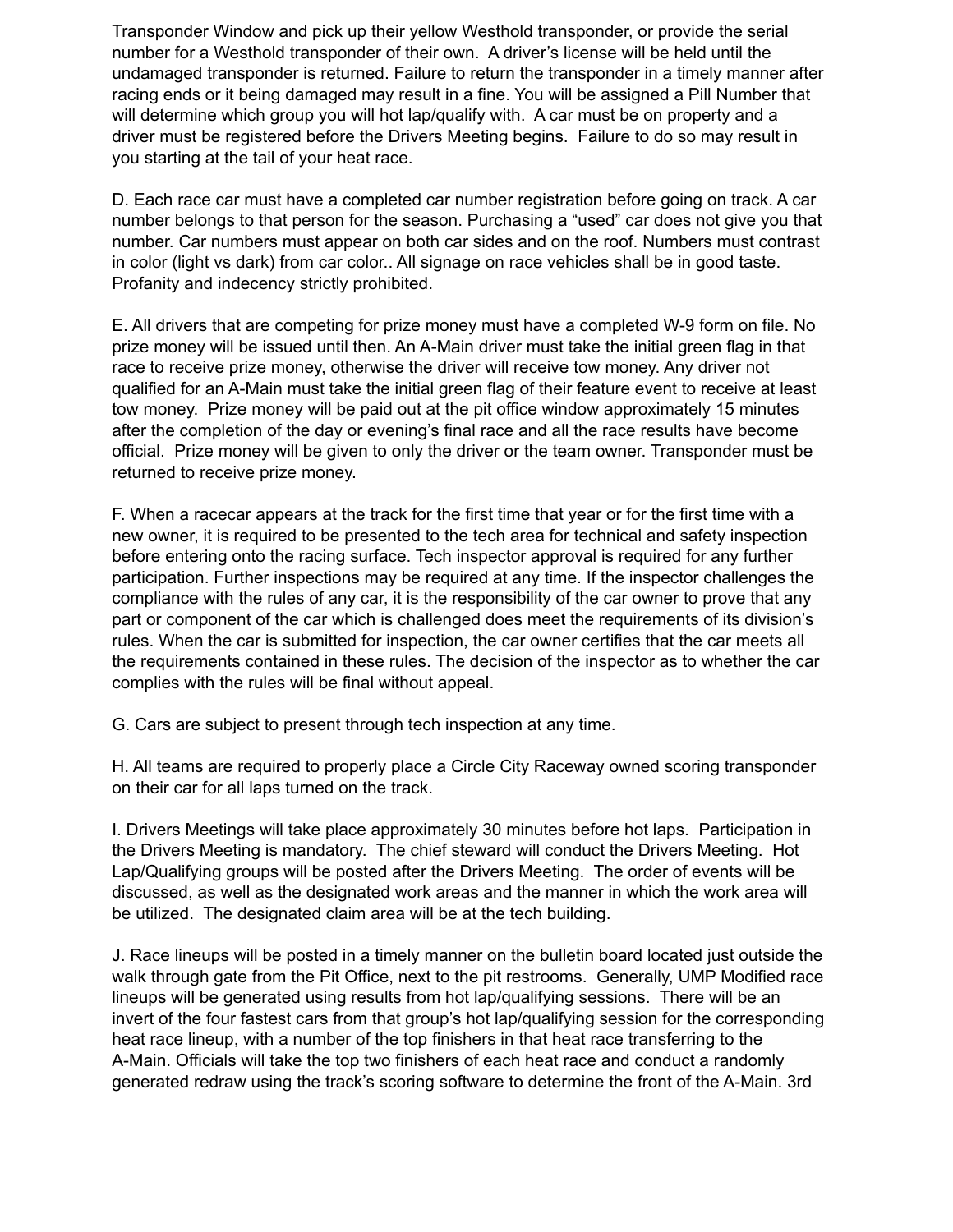Place finishing drivers in each heat race will start in front of 4th Place finishing drivers, etc. If necessary, non-transferring cars will compete in a Last Chance Race(s) to transfer to an A-Main Event. The exact numbers of transfers and the format of each division's racing will be announced at the Drivers Meeting.

K. All transfer spots are earned by the driver and not the car. Switching cars will result in that driver starting on the tail.

L. A car can only compete for prize money in one division per event unless approved or specifically announced prior.

M. All ATVs, golf carts, etc. Must be clearly identified with the number of the car they are associated with. Improper use of the vehicle may result in the loss of privileges. ATVs/carts are not permitted on the track surface at any time with the exception of sprint car teams to stage. Any violations while utilizing these vehicles will result in a penalty to the associated driver/car.

N. No open fires or open flame grills are allowed in the pit area at any time.

O. Any pet(s) in the pit area must be leashed and restrained at all times

P. There will be no dumping of any type of petroleum product or hazardous waste upon the grounds of Circle City Raceway. Used and discarded tires may not be left on the grounds. Any violation will result in fines, suspension or both.

Q. The driver and car owner assume all responsibility for their crew members at all times. During races, all crew members are to stay on the grass hill/bleachers outside turns 3 & 4. No crew member is allowed on the racing surface at any time! Violations will result in a penalty for the associated driver/car.

### **ON THE TRACK**

A. Report to the lineup chute at the appropriate time for your division. Pit Stewards will make sure that you are in the appropriate group for your hot lap session, and will line up each heat and feature event in the lineup chute. There will be a five minute warning given prior to the start of each division's track activity. Once that five minute warning is given, each car must be at the lineup chute ready to compete. The penalty for not making it the lineup chute in time is losing your fastest lap in hot lap/qualifying, or starting from the tail of your race.

B. Pulling onto the track for a race, each car must go across the start/finish line once to activate/confirm their scoring transponder is working properly.

C. Drivers must wear a clearly labeled helmet that meets or exceeds the 2010 SA Snell or SFI 31.2 or SFI 24.1 (youth) standards. Helmets must be worn at all times while a race is going on. This includes while parked out of the race.

D. Drivers must wear a long-sleeved fire-resistant racecar uniform and gloves.

E. All drivers must also make use of an approved neck collar or Hans-style safety device in competition.

F. No participant may use a two-way radio or any other driver communication device. All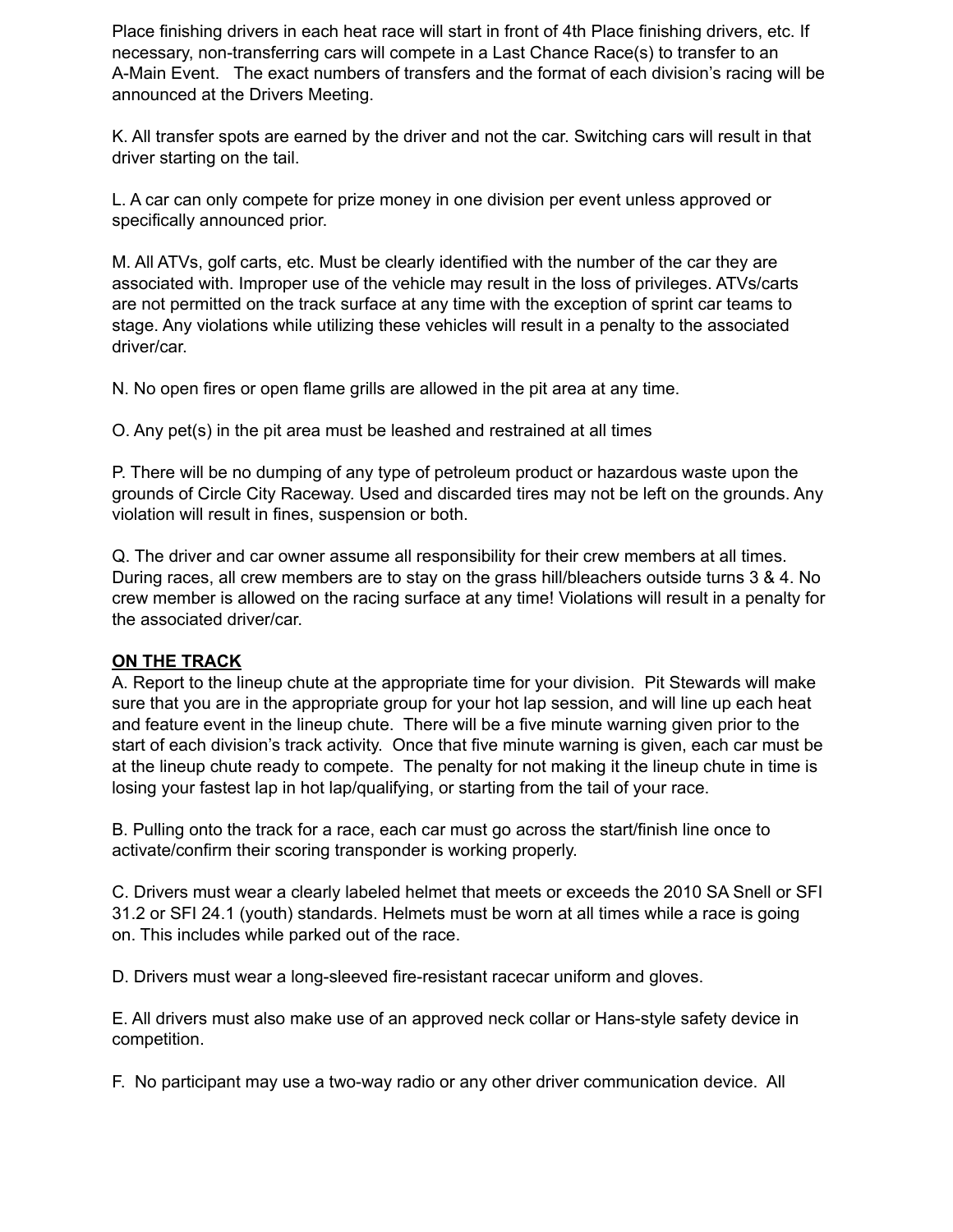drivers are required to be equipped with a fully functional Raceceiver unit while on the race track. Individual sanctioning body usage rules apply. Raceceivers and/or batteries will be available for purchase in the pit office.

G. No lights of any kind can be added for appearance purposes to any Circle City Raceway racing division.

H. Hot Lap/Qualification runs begin when the car pulls onto the track. If the car is then not able to complete a hot lap/qualification lap, the car will be considered a non-qualifier. Cars that are disqualified for technical reasons in qualifying cannot go again. That car will be considered a non-qualifier.

I. On a start or re-start, racing begins when the green flag is waved. Line-up positions should be held until the green flag waves and the concurrent display of the green light. Generally, the pole sitter/leading car must wait to fire until the car reaches the designated starting cone located around the Turn 4 area. Further instructions will be given at the Drivers Meeting. Starts/re-starts will be Delaware Double File unless a single file restart is deemed appropriate by the chief steward.

J. No track official can give physical assistance (except as outlined here) to any competitor during any race event. A competitor can be disqualified from any event in which he or she has received such assistance. A wrecker and/or track official may lift a car off another car, lift a car off the wall, or assist in the separation of two or more cars locked together. The wrecker or officials can assist in performing necessary work to clear the track and/or avoid additional damage to cars. If the assisted car is to continue in the race, it must leave the scene under its own power or be pushed by another racecar. For push started vehicles, a car must be able to fire from the push start and prove it can continue. A car pushed off or removed by a wrecker may return to a race proving to move under its own power and approved by the chief steward.

K. No car may leave the pit area to first enter a race after the green flag has been initially shown.

L. Cars needing to utilize the work area may do so at their own peril. Only during A-Main feature events will cars be given guaranteed time to accomplish repairs and return to a race that is scheduled for 20 laps or more and timed race events. The amount of guaranteed time for each division will be discussed at the Drivers Meeting. The work area will be on the left side of the staging lane. Any driver entering the work area for repairs needs to stop in that designated work area, NOT behind the hill. No cars are to exit off of the racetrack off the backstretch during the green flag. Violators will be unable to return to their race and will face a penalty.

M. Green flag indicates the start or restart of racing. It may stay out with minor situations such as a spinout.

N. Yellow flag indicates a minor hazard on the course. Cars should slow down, get single file and not pass cars. Officials may adjust this order after the hazard has been remedied and before returning to green.

O. Red flag indicates a severe hazard on the track that requires stopping the race. All cars must stop and maintain position until approved by track officials. Cars moving around may be asked to leave the racing surface.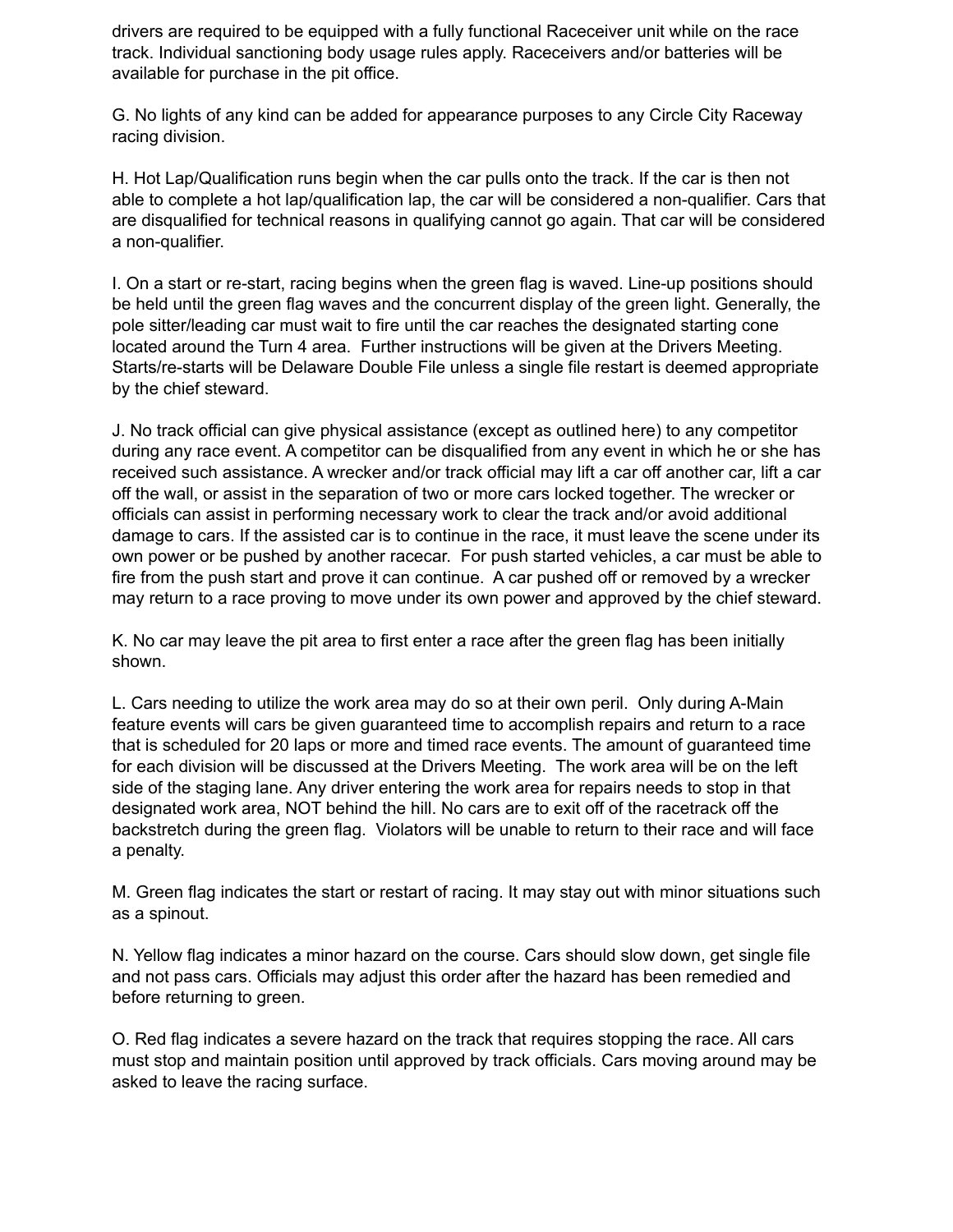P. Black flag notifies a competitor that they are to pull directly into the infield for safety or conduct reasons.

Q. White flag indicates there is one lap remaining.

R. Checkered flag indicates the end of an event. Exit the race track off of the back stretch at the opening in the wall.

S. No one will be allowed on the track for any celebration or ceremonies until all racing vehicles have stopped and had their engine shut off. Track personnel will decide when persons shall be released onto the racing surface.

T. All on track conduct such as fighting, hitting cars under the yellow/red, physically/verbally assaulting competitors/officials will not be tolerated. Expect to be immediately removed from the property plus additional fines and/or suspensions.

U. If a car is involved in an incident or is stopped anywhere on the track surface (including the infield) and is unable to move, the driver must shut off the car and lower the window net if uninjured. Drivers must remain in their cars. Only under conditions that threaten an immediate danger from fire may a driver get out of the car on track during racing conditions. Other than fire, drivers must then wait for directions from track personnel to loosen safety equipment and climb out. Driver will stay with the car until it is ready for removal from the track without approaching the active racing surface or another vehicle. A driver can be removed from participation for violation of this rule.

V. The data gained from the transponders along with serial scoring will be used to make all race results official. Any laps deemed to shortcut the course, completed under the black flag, or car disqualified in tech can be deleted from scoring. Protests of scoring of feature events must be made within 10 minutes after the official posting of results. Protests must be made in writing in the pit office. The scoring booth and flag stand are NOT to be entered by anyone other than designated Circle City officials and/or series officials. Only a driver, or parent of a minor driver, or a car owner affected by the alleged scoring error can lodge protests. Any on-track penalties or judgments made by the officials cannot be protested.

W. Race cars are not permitted anywhere on the grounds outside the pit and race track areas. Race cars should maintain a reasonable speed (approximately 5 mph) while traveling in the pit area, staging lanes and scale area. Excessive speed and/or using a race car in a dangerous manner will not be tolerated.

### **AFTER COMING OFF THE TRACK**

A. Feature post-race tech is required for the top 3 finishers and any selected cars. Not showing up or refusal of tech inspection results in a DQ.

B. When a regular racing program is ended prematurely due to inclement weather, power interruption, etc., participants will be paid full prize money and awarded the related points for every completed event. A specific race will be considered complete if at least 50% of the scheduled laps are run before the race is halted.

C. Any time a car is damaged, the car owner is expected to repair any components that might cause the car to be unsafe for the driver or other drivers. When a car has suffered serious